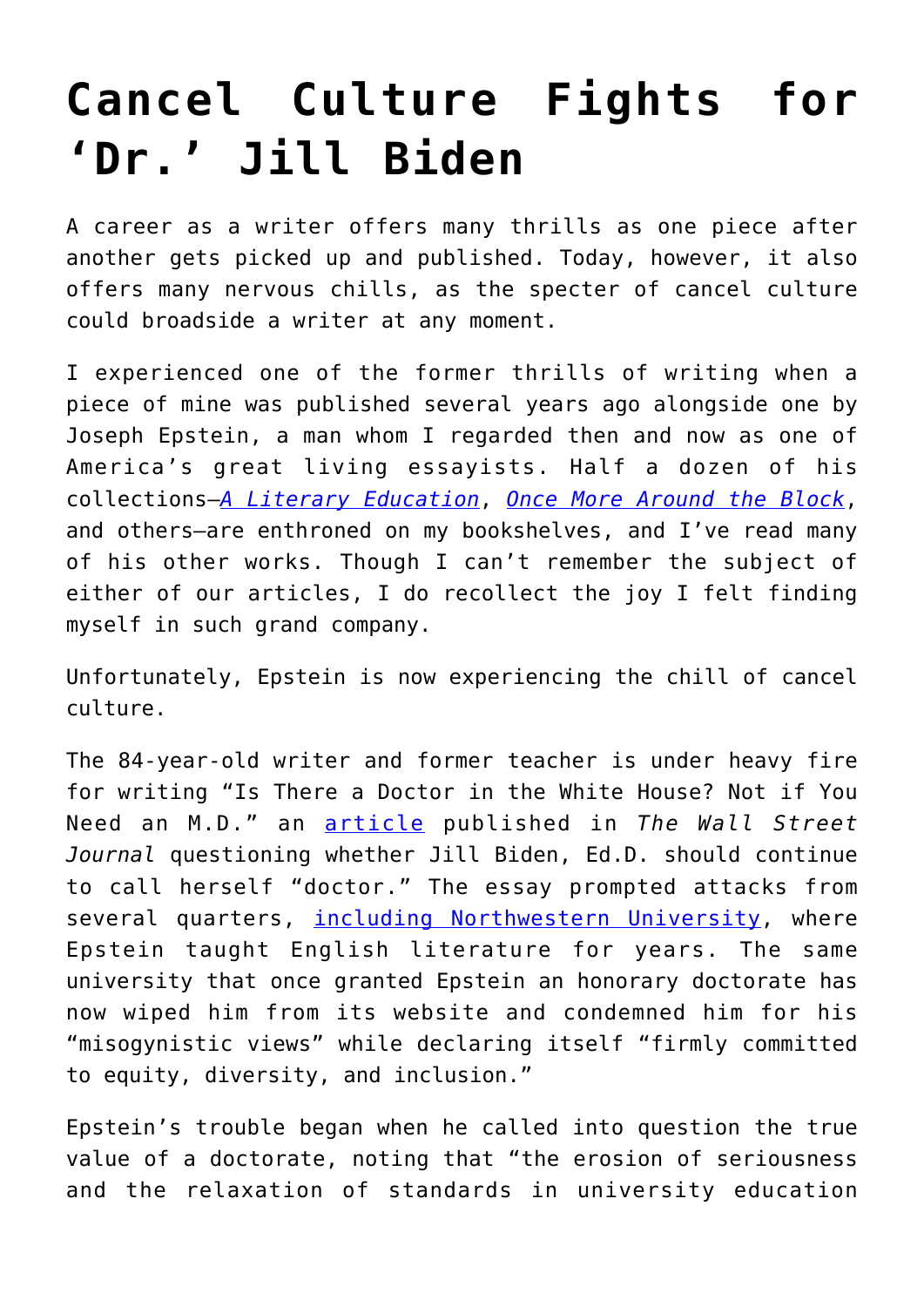generally" has reduced the prestige of a doctorate degree.

"Getting a doctorate was then an arduous proceeding," writes Epstein, "One had to pass examinations in two foreign languages, one of them Greek or Latin, defend one's thesis, and take an oral examination on general knowledge in one's field." This was especially the case at Columbia University where, once upon a time, "a secretary sat outside the room where these examinations were administered, a pitcher of water and a glass on her desk. The water and glass were there for the candidates who fainted."

## Epstein continues:

*A far cry, this, from the few doctoral examinations I sat in on during my teaching days, where candidates and teachers addressed one another by first names and the general atmosphere more resembled a kaffeeklatsch. Dr. Jill, I note you acquired your Ed.D. as recently as 15 years ago at age 55, or long after the terror had departed."*

## Epstein is not loathe to work humor into this essay, poking fun at his own title of "Dr.":

*During my years as a university teacher I was sometimes addressed, usually on the phone, as 'Dr. Epstein.' On such occasions it was all I could do not to reply, 'Read two chapters of Henry James and get into bed. I'll be right over.'*

Despite the flack from cancel culture, Epstein still has at least [one defender in Bruce Bawer](https://www.city-journal.org/in-defense-of-joseph-epstein-on-dr-jill-biden) over at *City Journal.* "On this matter, Epstein was, quite simply, right," Bawer concludes. "Unfortunately for him, he decided to use Jill Biden as a hook for a thoughtful piece on an important issue. In retribution for that politically inadmissible choice, he's now a non-person—at least in the eyes of Northwestern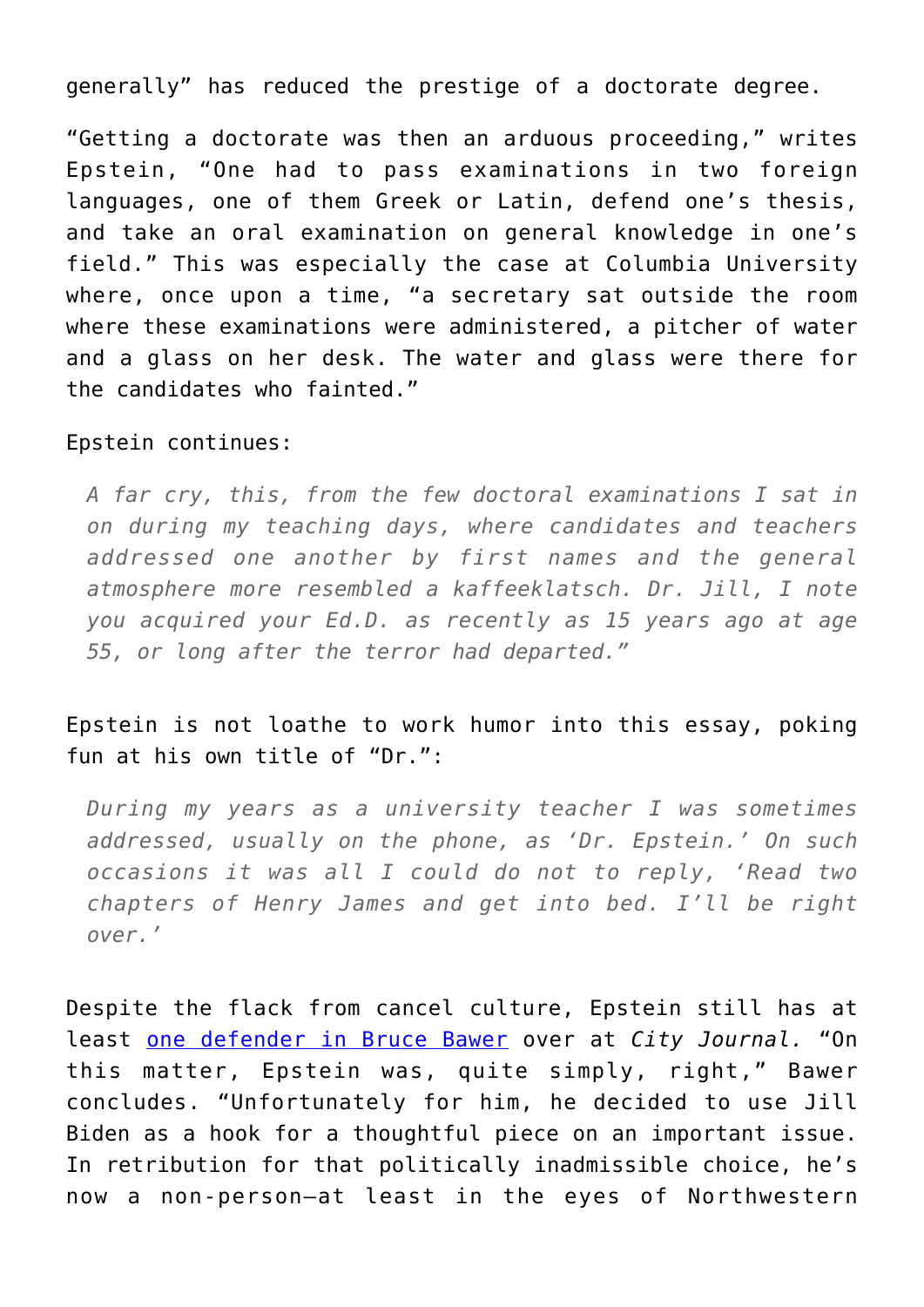University."

The only point in Bawer's conclusion with which I disagree is that this is "an important issue." Compared to other issues of our day, the "increasing meaninglessness of advanced degrees in the humanities and social sciences" is a sad fraud, but a trifle, as far as important issues go.

No—what's important here is Northwestern University resorting to the now hackneyed, and formulaic "equity, diversity, and inclusion." These words long ago lost their meaning. In fact, if we examine this threesome when joined together in this way, we spot contradictions. Can we simultaneously be equal and diverse? Can inclusion and diversity co-exist? If so, then why rap Joseph Epstein on the knuckles for his essay?

Equally important is the rapidity with which "cancel culture" attempts to destroy those it detests. At Epstein's Wikipedia page, for example, someone has already added a section titled "Article on Jill Biden," a two-paragraph [piece](https://en.wikipedia.org/wiki/Joseph_Epstein_(writer)) knocking Epstein's essay. Keep in mind that his essay appeared in print on Dec. 11, and by Dec. 16 someone had already attacked him through Wikipedia. Other comments in this Wikipedia article are also mostly critical of Epstein. Nowhere do the writers, whoever they are, say a word about the hundreds of brilliant, amusing essays this man has produced over the past 50 years.

For readers of *Intellectual Takeout* interested in meeting Joseph Epstein, I would suggest a recent collection, *[Wind](https://www.amazon.com/gp/product/1604191007/ref=as_li_tl?ie=UTF8&camp=1789&creative=9325&creativeASIN=1604191007&linkCode=as2&tag=intelltakeo0d-20&linkId=d58d9856a5d58c1d254b3b52a47e48fb) [Sprints](https://www.amazon.com/gp/product/1604191007/ref=as_li_tl?ie=UTF8&camp=1789&creative=9325&creativeASIN=1604191007&linkCode=as2&tag=intelltakeo0d-20&linkId=d58d9856a5d58c1d254b3b52a47e48fb)*, which contains his shorter essays. Here you will find a grand sampler of his humor, wit, and sparkling language.

And if by some slim chance you, Mr. Epstein, happen to read these words, please know that your books will continue to occupy the place of honor they deserve in my home library. Over the years, you have brought me laughter, smiles, and bits of wisdom, and have made me a better writer.

Thank you, sir.